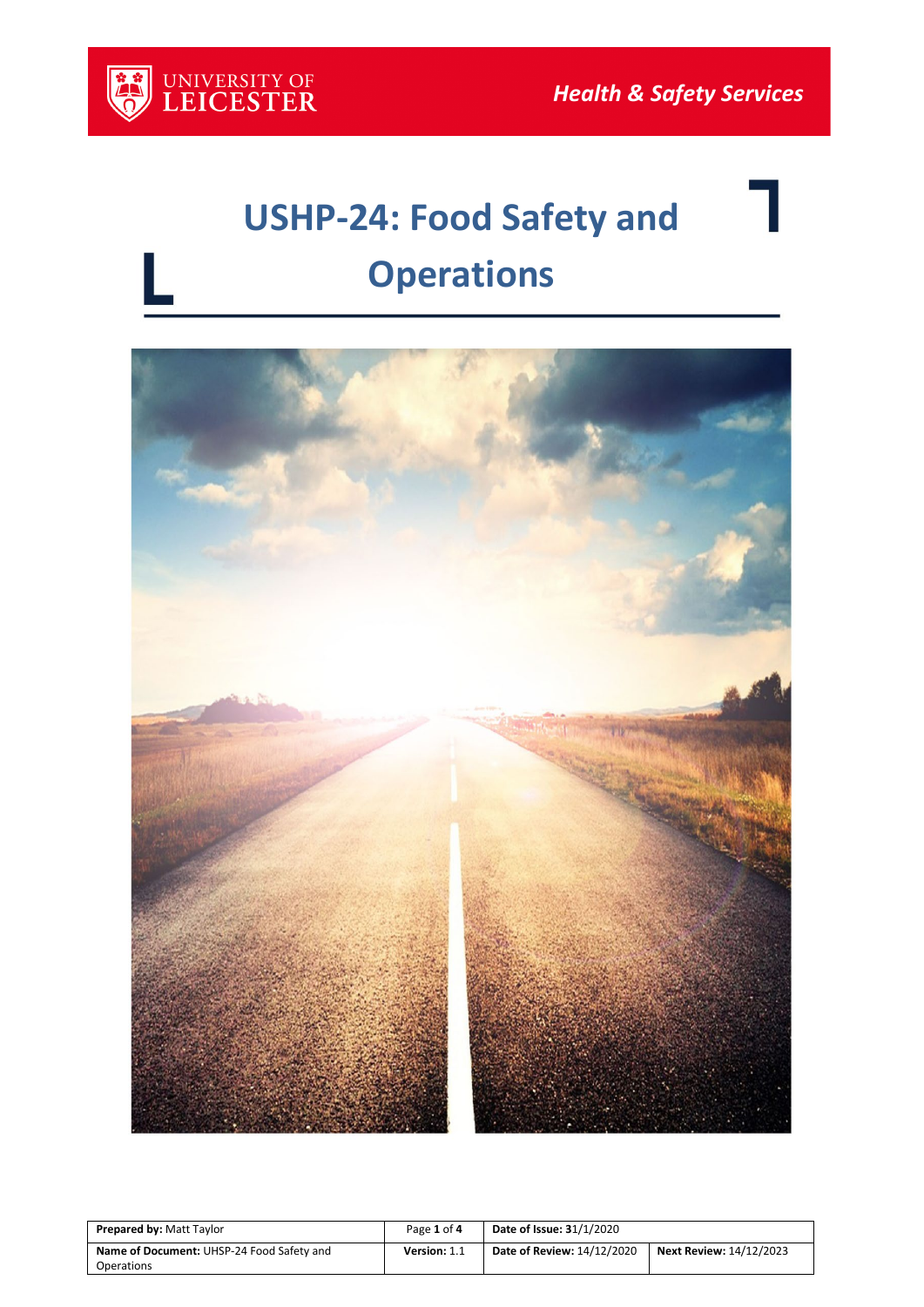

# **1. Objective**

The University of Leicester is committed to achieving the highest standards of food hygiene and health and safety. This policy shall ensure that all catering practices meet the University's legal obligations with respect to food hygiene and health and safety, and will:

- Ensure the safe consumption, production, handling, storage and transportation of all food operations
- Use only preferred and reputable food suppliers and food businesses listed with the University's procurement services
- Discourage departments from uncontrolled self-catering activities due to the risks involved and provide advice on how to manage such activities where they do occur

Only reputable catering providers, who have been awarded a contract with the University following a formal tendering procedure can be used to operate embedded third-party outlets.

# **2. Scope**

This policy applies to all catering activities on University premises or taking place during activities under the control of the University, whether run by the University's departments, institutions, agencies or external catering providers.

This includes:

- Catering activities undertaken by College Court and Leicester Services Partnership (LSP)
- School/Department open days, fates, fund raisers, coffee mornings, summer BBQs or social events covered under the University insurance
- Hiring of food vendors, ice cream vans or mobile food traders
- Other feeding arrangements, such as packed lunches

This policy does not apply to food brought onto University premises for personal consumption, including consumption of food purchased and prepared by residents and/or their guests in self-catering accommodation.

Also not in scope are feeding arrangements for off-campus activities, such as provided or non-provided meals, during research activities, field trips, and other travel, please see UHSP-6a Off-Campus Work and Study policy.

# **3. Responsibilities**

## **The Executive Board**

• Responsible for providing appropriate support to ensure that these procedures are followed, including the provision of adequate resources.

#### **Leicester Services Partnership**

• Must ensure that the processes outlined in their safety management systems are followed

## **Heads of Schools, Departments or Corporate Service Divisions (Heads)**

• Responsible for the implementation of these policy arrangements for catering operations

| <b>Prepared by: Matt Taylor</b>           | Page 2 of 4  | <b>Date of Issue: 31/1/2020</b> |                                |
|-------------------------------------------|--------------|---------------------------------|--------------------------------|
| Name of Document: UHSP-24 Food Safety and | Version: 1.1 | Date of Review: 14/12/2020      | <b>Next Review: 14/12/2023</b> |
| Operations                                |              |                                 |                                |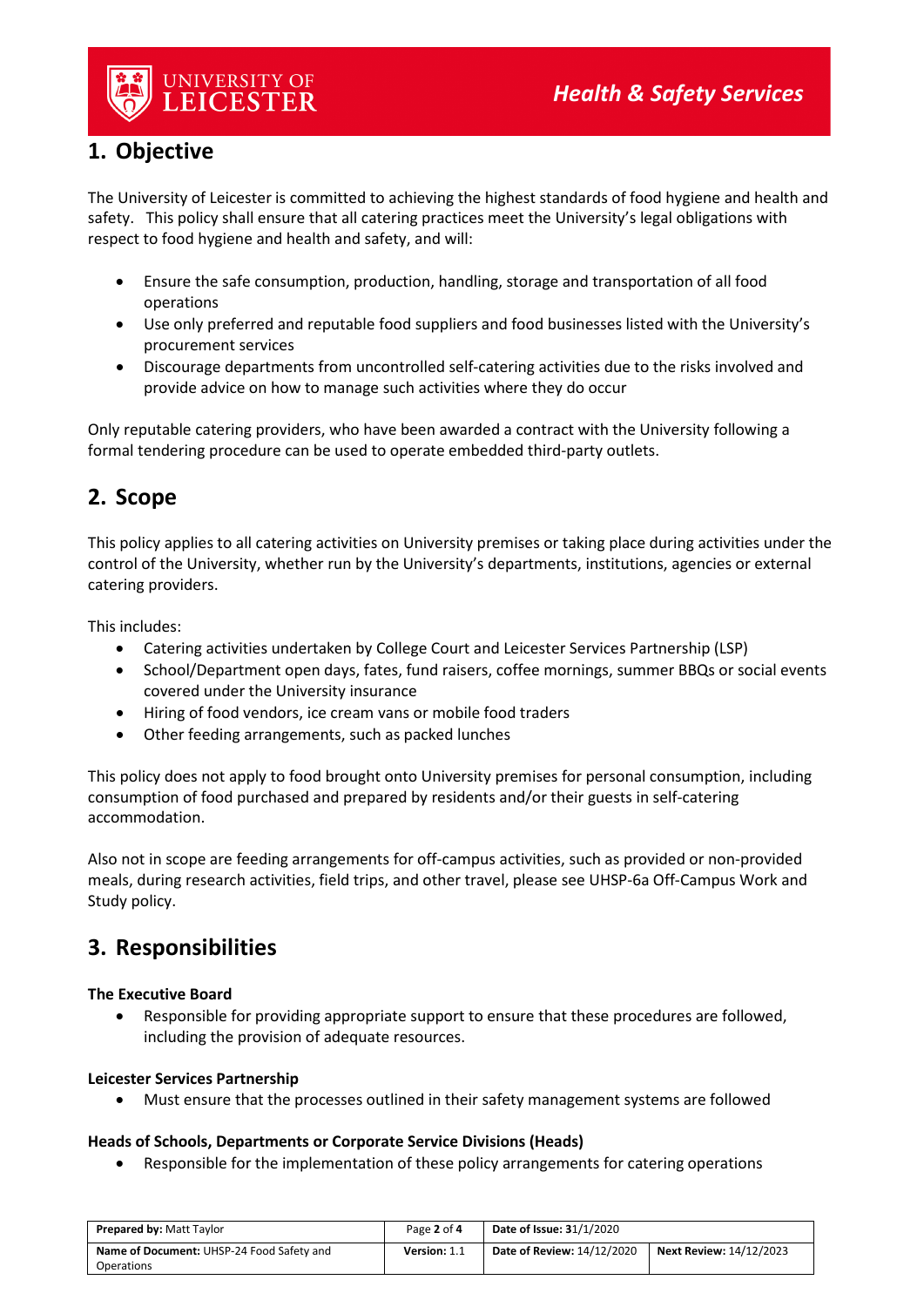

- Specifically responsible for ensuring all food provision arranged by their department is managed in accordance with this procedure
- Specifically responsible for providing the resources necessary to enable the departments to meet their obligations under this policy
- Ensure any 3<sup>rd</sup> party food providers engaged by their staff are competent and suitable
- Liaise with Health and Safety Services regarding all food hygiene and health and safety matters

#### **Line Managers**

Line managers will have responsibility for the implementation of these policy arrangements within their respective areas and departments, including:

- Effective communication and consultation with employees
- Ensuring correct food handling practice are carried out by their staff

## **Employees**

No university staff are engaged in professional food production, all such work is completed by competent  $3<sup>rd</sup>$  parties. Where university staff do handle food (e.g. receiving buffets or running a cake sale) they are responsible for following good practice. All food handlers must:

- Protect food from contamination
- Report any signs of pests
- Ensure that this policy is followed at all times
- Report any food poisoning symptoms to their line managers and not engage with food handling until two days after symptoms have ceased
- Wear safe and hygienically clean clothing and any required PPE such as aprons or gloves

## **Health and Safety Services**

Health and Safety Services is responsible for:

- Carrying out periodic audits of the food operations and producing written reports detailing findings where required
- Providing assistance, as required, in the investigation of food complaints
- Providing additional advice and guidance as required

# **4. Procedure**

## **Arranging catering for an event**

For day to day activities, there are no requirements for school/departmental staff to consider catering provision. Where a school/department has a requirement that would not be met through use of the LSP's standard outlets, e.g. for an event, the manager of the school/department looking to source catering should identify what provision is required and make the necessary arrangements.

For all school/department event catering requirements, professional caterers must be used and the University's financial regulations dictate that the contract is first offered to the LSP. Should LSP decline the contract, the manager should source a competent contractor using approved contractors wherever possible.

Where an approved contractor is not available, steps should be taken to ensure that contractors used are high quality. The contractor's public liability insurance must meet the threshold set by the financial regulations and their food hygiene rating should be checked using the [government's food safety website.](https://ratings.food.gov.uk/)

| <b>Prepared by: Matt Taylor</b>           | Page 3 of 4  | <b>Date of Issue: 31/1/2020</b> |                                |
|-------------------------------------------|--------------|---------------------------------|--------------------------------|
| Name of Document: UHSP-24 Food Safety and | Version: 1.1 | Date of Review: 14/12/2020      | <b>Next Review: 14/12/2023</b> |
| Operations                                |              |                                 |                                |